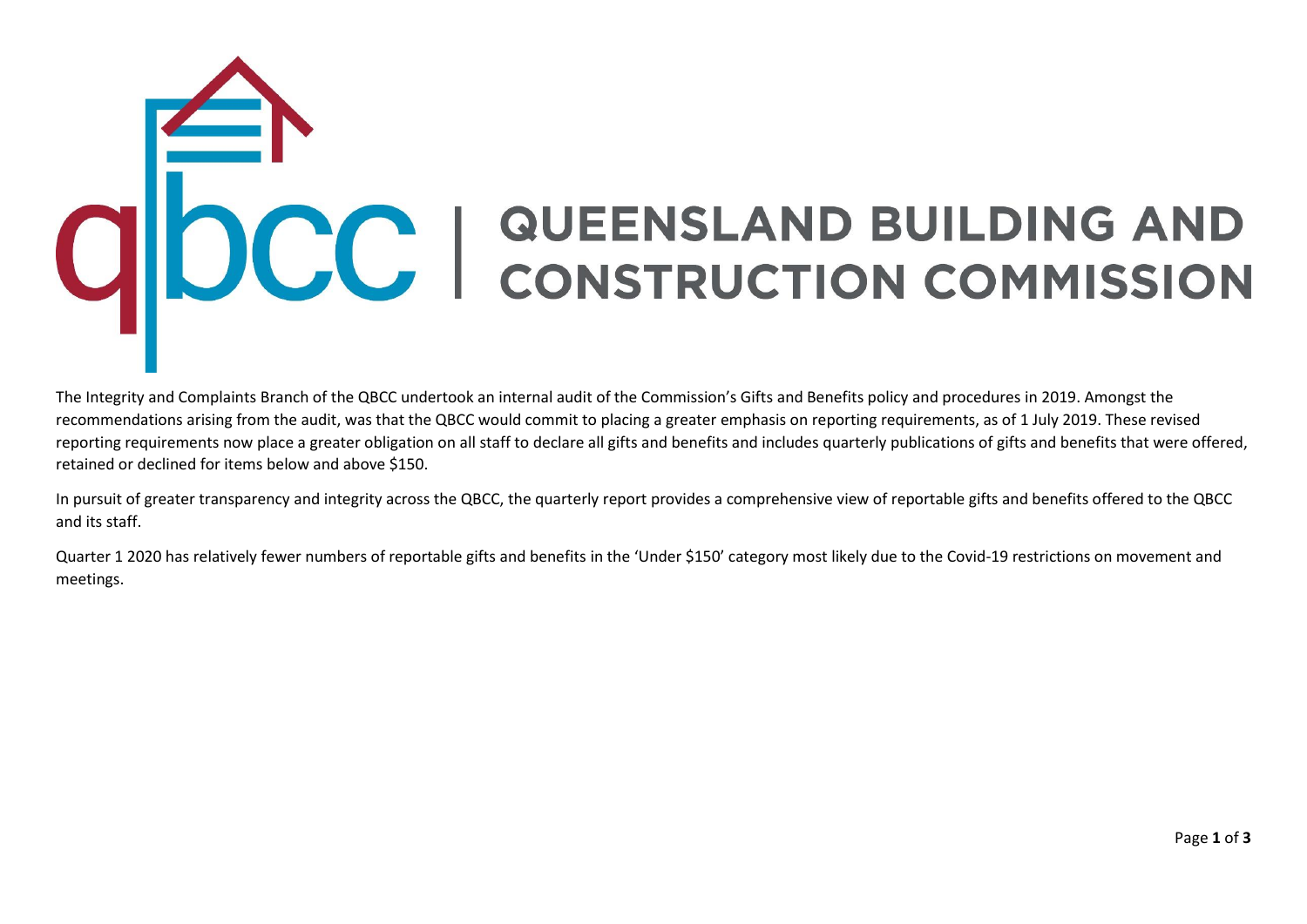## **Reportable Gifts and Benefits Register – Under \$150**

Quarter 1: 1 January 2020 – 31 March 2020

| Date given<br>or received | <b>Description of donation,</b><br>gift or benefit                 | <b>Retail</b><br><b>Value</b> | Name of<br>gifter/donor                          | Name of<br>recipient                        | <b>Gift received was:</b><br>a) Retained by employee<br>b) Retained by agency<br>c) Declined by employee<br>d) Declined by agency | <b>Reason for accepting,</b><br>giving or declining<br>gift                   | <b>Name of</b><br>accountable<br>officer |
|---------------------------|--------------------------------------------------------------------|-------------------------------|--------------------------------------------------|---------------------------------------------|-----------------------------------------------------------------------------------------------------------------------------------|-------------------------------------------------------------------------------|------------------------------------------|
| 9/01/2020                 | <b>Breakfast</b>                                                   | \$35                          | <b>Kellie Nuttal</b><br>(Partner of<br>Deloitte) | <b>Brett Bassett</b>                        | Retained by employee                                                                                                              | Networking                                                                    | <b>Dick Williams</b>                     |
| 8/02/2020                 | <b>Awards Event / Cocktails</b>                                    | \$120                         | Hutchinson<br><b>Builders</b>                    | <b>Stacey Ozolins</b>                       | Retained by employee                                                                                                              | Networking                                                                    | <b>Philip Halton</b>                     |
| 26/02/2020                | Industry lunch                                                     | \$30                          | Mates in<br>Construction                         | <b>William Courtney</b>                     | Retained by employee                                                                                                              | Networking                                                                    | <b>Edward Goodsall</b>                   |
| 24/02/2020                | Ceramic dish decorated<br>with indigenous artwork                  | \$33                          | Australian<br>Property<br>Institute              | <b>Ted Simmonds</b><br>on behalf of<br>QBCC | Accepted on behalf of<br>QBCC for QBCC charity<br>fundraising                                                                     | Accepted on behalf of<br>QBCC for QBCC<br>charity fundraising                 | <b>Yvonne Pengilly</b>                   |
| 28/02/2020                | <b>Personalised Clariden</b><br>pen and notebook                   | \$50                          | <b>Clariden Global</b>                           | <b>Yvonne Pengilly</b>                      | Retained by employee                                                                                                              | Networking<br>Guest speaker at<br><b>Global Summit</b>                        | <b>Brett Bassett</b>                     |
| 17/03/2020                | Industry breakfast                                                 | \$15                          | Construction<br>Skills Qld                       | <b>William Courtney</b>                     | Retained by employee                                                                                                              | Networking                                                                    | <b>Edward Goodsall</b>                   |
| 17/03/2020                | 3 x Govt. Arms Plates + 1<br>Cambodian law on<br>construction book | \$50                          | Cambodian<br>delegation                          | <b>Yvonne Pengilly</b>                      | Retained by QBCC                                                                                                                  | Networking / QBCC<br>hosted delegation and<br>contributed to course<br>at QUT | <b>Philip Halton</b>                     |